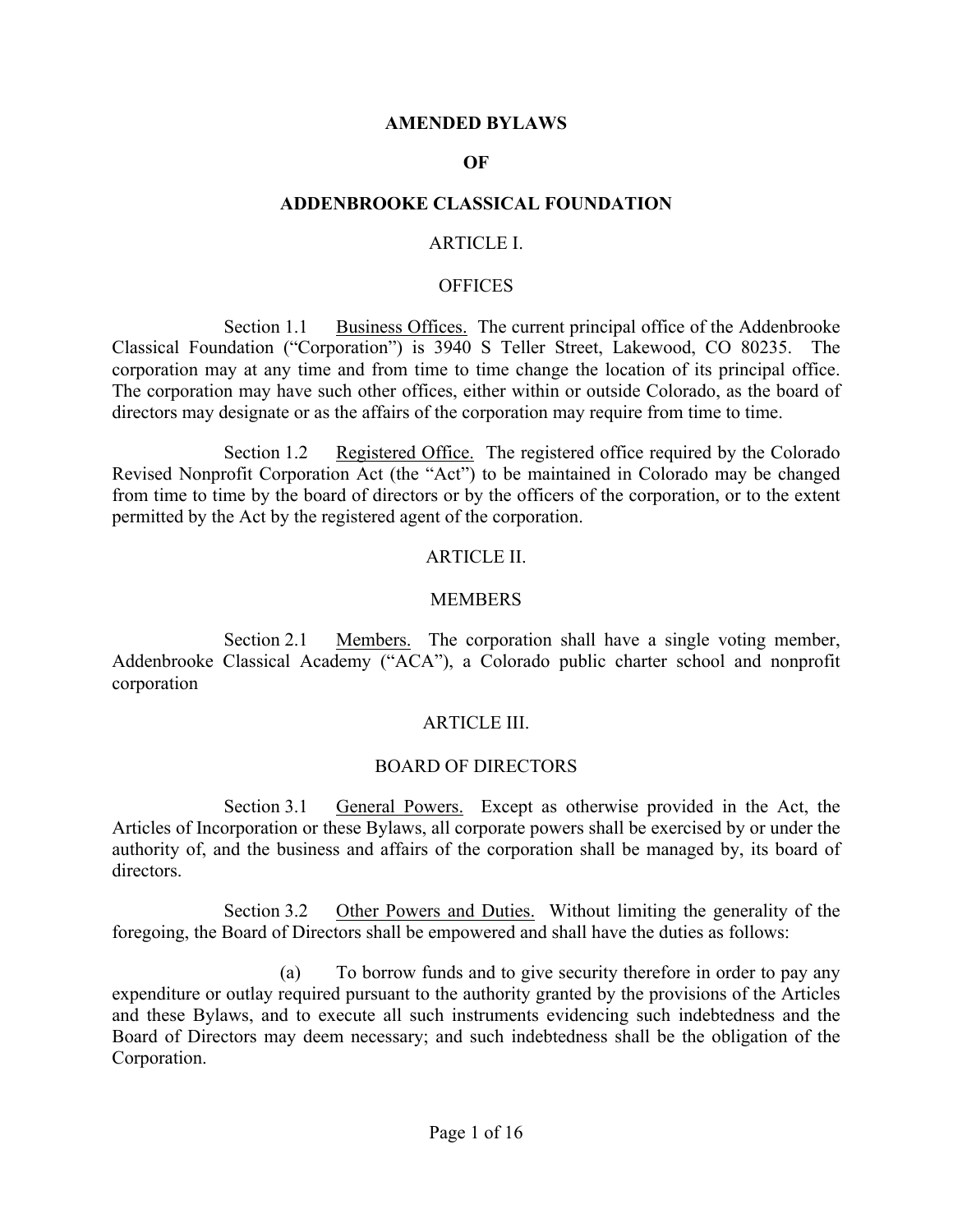(b) To establish one or more bank accounts for the common treasury and for all separate funds which are required or may be deemed advisable by the Board of Directors.

(c) To keep and maintain, or cause the same to be kept and maintained, detailed, accurate records in chronological order of receipts and expenditures affecting the Corporation.

(d) To prepare not less often than once per year a statement showing all receipts, expenses or disbursements since the last such statement.

(e) To buy or otherwise acquire, sell or otherwise dispose of, mortgage or otherwise encumber, exchange, lease, hold, use, operate or otherwise deal in and with real, personal, and intangible property of all kinds and all rights or interests.

(f) To enter into contracts for services and facilities for the benefit of the Corporation and to do all acts that a natural person could do for the benefit of the Corporation.

(g) In general and subject to these Bylaws, to carry on the administration of the Corporation, to do all of those things necessary and reasonable in order to carry out the governing, administration and operation of the Corporation.

Section 3.3 Oualifications, Number, Classification, Election, and Tenure.

(a) Qualifications. Each director must be a natural person who is twenty-five years of age or older and has an interest in the mission of ACA.

(b) Number. The number of initial directors of the corporation shall be three.The number of directors shall never be fewer than three nor more than seven, as determined by the ACA board of directors from time to time. However, a reduction of the number of directors because of a resignation or removal of a director shall not be a violation of these bylaws. Any action of the ACA board of directors to change the number of directors, whether expressly by resolution or by implication through the election of additional directors, shall constitute an amendment of these Bylaws changing the number of directors, provided such action otherwise satisfy the requirements for amending these Bylaws as provided in the Act, the Articles of Incorporation or these Bylaws.

(c) Classification. The term of the current directors shall expire in the following years at the next regular meeting of the ACA board of directors following the ACA annual meeting:

- (i) Doug Hoffer, 2020
- (ii) Greg Chavez, 2021
- (iii) Chrystal Hooker, 2022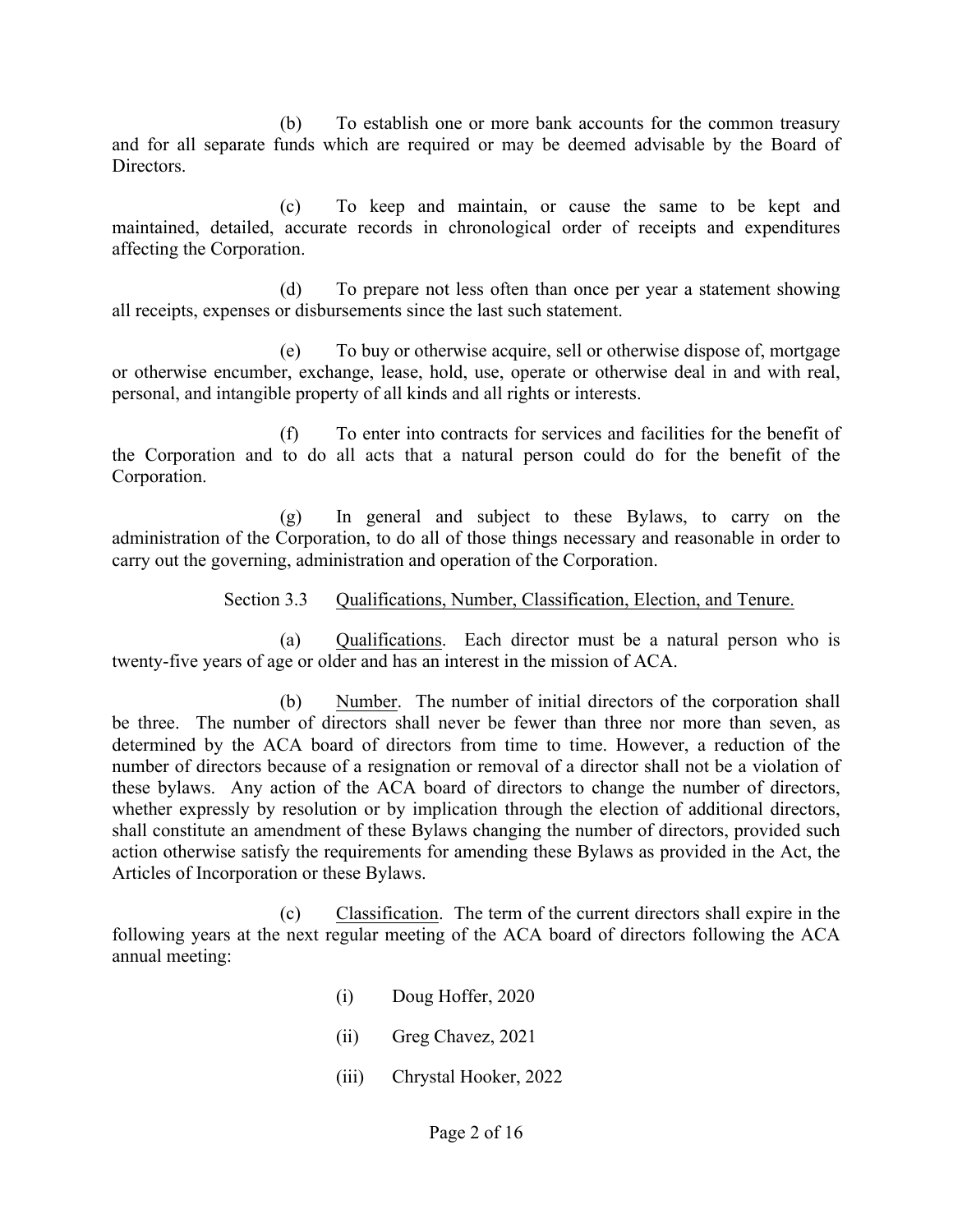Except as set forth in this Section 3.3(c), the term of each director shall be two years.

(d) Election and Tenure. The current board of directors shall be the individual named in the Articles of Incorporation and these Bylaws. Subsequently, in the year of the expiration of the current directors term in Section 3.3(c) and each year thereafter, at the ACA meeting proceeding each annual meeting of the ACA board of directors, the number of directors equal to the number of directors whose terms expire that year shall be appointed by the ACA board of directors, to hold office for two-year terms. Each director so appointed shall hold office until such director's term expires and thereafter until such director's successor shall have been appointed and qualified, or until such director's earlier death, resignation or removal.

Section 3.4 Resignation; Removal; Vacancies. Any director may resign at any time by giving written notice to the president or to the secretary of the corporation. A director's resignation shall take effect at the time specified in such notice, and unless otherwise specified therein, the acceptance of such resignation shall not be necessary to make it effective. A director shall be deemed to have resigned in the event of such director's incapacity as determined by a court of competent jurisdiction. Any director may be removed at any time, with or without cause, by the affirmative vote of two-thirds of the ACA board of directors then in office. Any vacancy of an appointed director may be filled by the affirmative vote of a majority of the ACA directors. A director appointed to fill a vacancy shall hold the office for the unexpired term of such director's predecessor in office. Any directorship to be filled by reason of an increase in the number of directors shall be filled by the affirmative vote of a majority of the ACA directors then in office. A director so chosen shall hold office until the first or second meeting at which the ACA directors appoint Corporation directors as shall be determined by the ACA directors at the time of appointment with the goal of having directors terms expire in staggering years as much as possible, and thereafter until such director's successor shall have been appointed and qualified, or until such director's earlier death, resignation or removal. A vacancy that will occur at a specific later date may be filled before the vacancy occurs, but the new director may not take office until the vacancy occurs.

Section 3.5 Regular Meetings. A regular annual meeting of the board of directors shall be held at the time and place within, Colorado, as determined by the board, for the purpose of electing directors and officers and for the transaction of such other business as may come before the meeting. The board of directors may provide by resolution the time and place within Colorado, for the holding of additional regular meetings.

Section 3.6 Special Meetings. Special meetings of the board of directors may be called by or at the request of the president or any two directors**.** The person or persons authorized to call special meetings of the board of directors may fix the time and place within Colorado, for holding any special meeting of the board called by them.

Section 3.7 Notice of Meetings. The corporation shall provide notice of all meetings in compliance with these Bylaws.

(a) Requirements. Notice of any special meeting of the board of directors stating the date, time and place of the meeting shall be given to each director at such director's business or residential address at least five days prior thereto by the mailing of written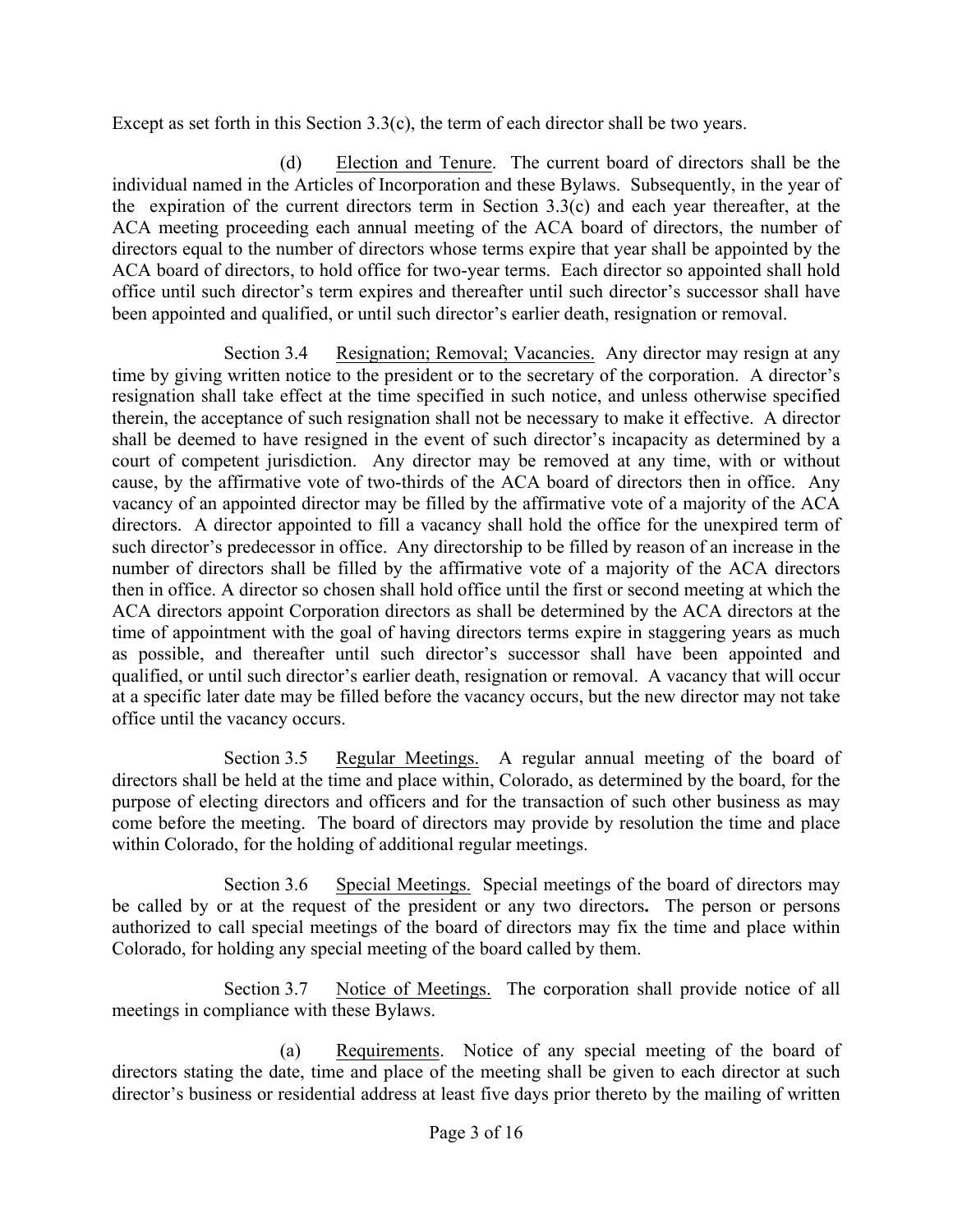notice by first-class, certified or registered mail, or at least two days prior thereto by personal delivery or private carrier of written notice or by telephone, facsimile, electronic transmission or any other form of wire or wireless communication (and the method of notice need not be the same as to each director). Written notice, if in a comprehensible form, is effective at the earliest of: (i) the date received; (ii) five days after its deposit in the United States mail, as evidenced by the postmark, if mailed correctly addressed and with first class postage affixed; and (iii) the date shown on the return receipt, if mailed by registered or certified mail, return receipt requested, and the receipt is signed by or on behalf of the addressee. Oral notice is effective when communicated in a comprehensible manner. If transmitted by facsimile, electronic transmission or other form of wire or wireless communication, notice shall be deemed to be given when the transmission is complete.

(b) Waiver of Notice. A director may waive notice of any meeting before or after the time and date of the meeting stated in the notice. Except as otherwise provided in this Section 3.7(b), the waiver shall be in writing and signed by the director entitled to the notice. Such waiver shall be delivered to the corporation for filing with the corporate records, but such delivery and filing shall not be conditions of the effectiveness of the waiver. A director's attendance at or participation in a meeting waives any required notice to that director of the meeting unless: (i) at the beginning of the meeting or promptly upon the director's later arrival, the director objects to holding the meeting or transacting business at the meeting because of lack of notice or defective notice and does not thereafter vote for or assent to action taken at the meeting; or (ii) if special notice was required for a particular purpose pursuant to the Act or these Bylaws, the director objects to transacting business with respect to the purpose for which such special notice was required and does not thereafter vote for or assent to action taken at the meeting with respect to such purpose.

Section 3.8 Deemed Assent. A director of the corporation who is present at a meeting of the board of directors when corporate action is taken is deemed to have assented to all action taken at the meeting unless (i) the director objects at the beginning of the meeting, or promptly upon the director's arrival, to holding the meeting or transacting business at the meeting and does not thereafter vote for or assent to any action taken at the meeting; or (ii) the director contemporaneously requests the director's dissent or abstention as to any specific action taken be entered in the minutes of the meeting; or (iii) the director causes written notice of the director's dissent or abstention as to any specific action to be received by the presiding officer of the meeting before the adjournment thereof or by the corporation promptly after the adjournment of the meeting. Such right of dissension or abstention is not available to a director who votes in favor of the action taken.

Section 3.9 Quorum and Voting. A majority of the directors in office immediately before a meeting begins shall constitute a quorum for the transaction of business at any meeting of the board of directors, and the vote of a majority of the directors present in person at a meeting at which a quorum is present shall be the act of the board of directors, unless otherwise required by the Act, the Articles of Incorporation or these Bylaws. If less than a quorum is present at a meeting, a majority of the directors present may adjourn the meeting from time to time without further notice other than an announcement at the meeting, until a quorum shall be present.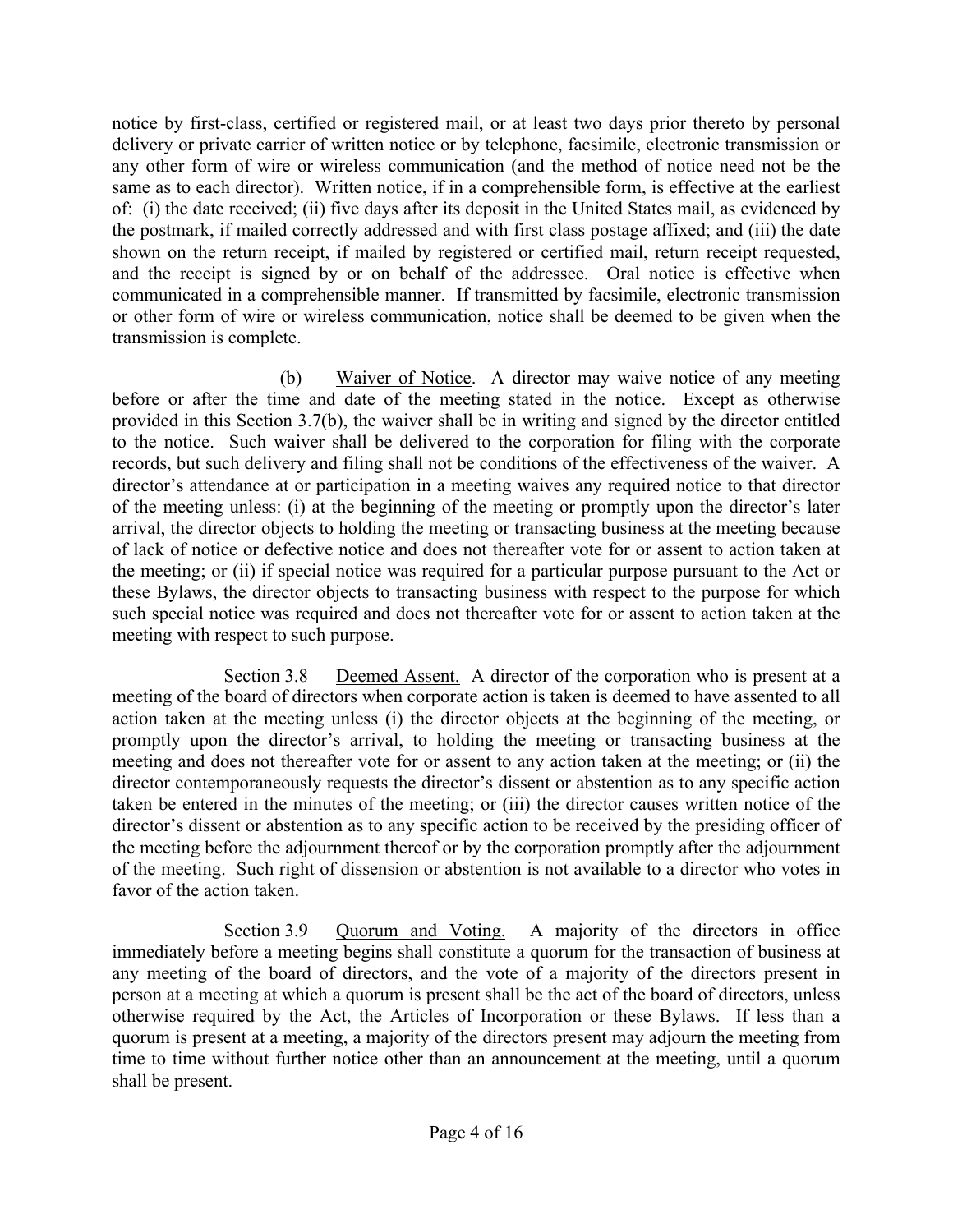Section 3.10 Voting by Proxy. No director may vote or act by proxy at any meeting of directors.

Section 3.11 Compensation. Directors shall not receive compensation for their services as such; however, by resolution of the board of directors, the reasonable expenses of directors of attendance at board meetings may be paid or reimbursed by the corporation. Directors shall not be disqualified to receive reasonable compensation for services rendered to or for the benefit of the corporation in any other capacity.

Section 3.12 Committees. By one or more resolutions adopted by the vote of a majority of the directors present in person at a meeting at which a quorum is present, the board of directors may designate from among its members one or more committees, each of which, to the extent provided in the resolution establishing such committee, shall have and may exercise specific delegated authority of the board of directors, except as prohibited by the Act. The delegation of authority to any committee shall not operate to relieve the board of directors or any member of the board from any responsibility or standard of conduct imposed by law or these Bylaws. Rules governing procedures for meetings of any committee shall be the same as those set forth in these Bylaws or the Act for the board of directors unless the board or the committee itself determines otherwise.

Section 3.13 Advisory Committees. The board of directors may from time to time form one or more advisory boards, committees, auxiliaries or other bodies composed of such members, having such rules of procedure, and having such chair, as the board of directors shall designate. The name, objectives and responsibilities of each such advisory board, and the rules and procedures for the conduct of its activities shall be determined by the board of directors. An advisory board may provide such advice, service, and assistance to the corporation, and carry out such duties and responsibilities of the corporation as may be specified by the board of directors; except that, if any such committee or advisory board has one or more members thereof who are entitled to vote on committee matters and who are not then also directors, such committee or advisory board may not exercise any power or authority reserved to the board of directors by the Act, the Articles of Incorporation or these Bylaws. Further, no advisory board shall have authority to incur any corporate expense or make any representation or commitment on behalf of the corporation without the express approval of the board of directors or the president of the corporation.

Section 3.14 Meetings by Electronic Communication. Members of the board of directors or any committee thereof may participate in a regular or special meeting by, or conduct the meeting through the use of, any means of communication by which all directors participating may hear each other during the meeting. A director participating in a meeting by this means is deemed to be present in person at the meeting.

# Section 3.15 Action Without a Meeting.

(a) Any action required or permitted to be taken at a meeting of the board of directors may be taken without a meeting if each and every member of the board or committee in writing either: (i) votes for such action; (ii) votes against such action; or (iii) abstains from voting. Each director or committee member who delivers a writing described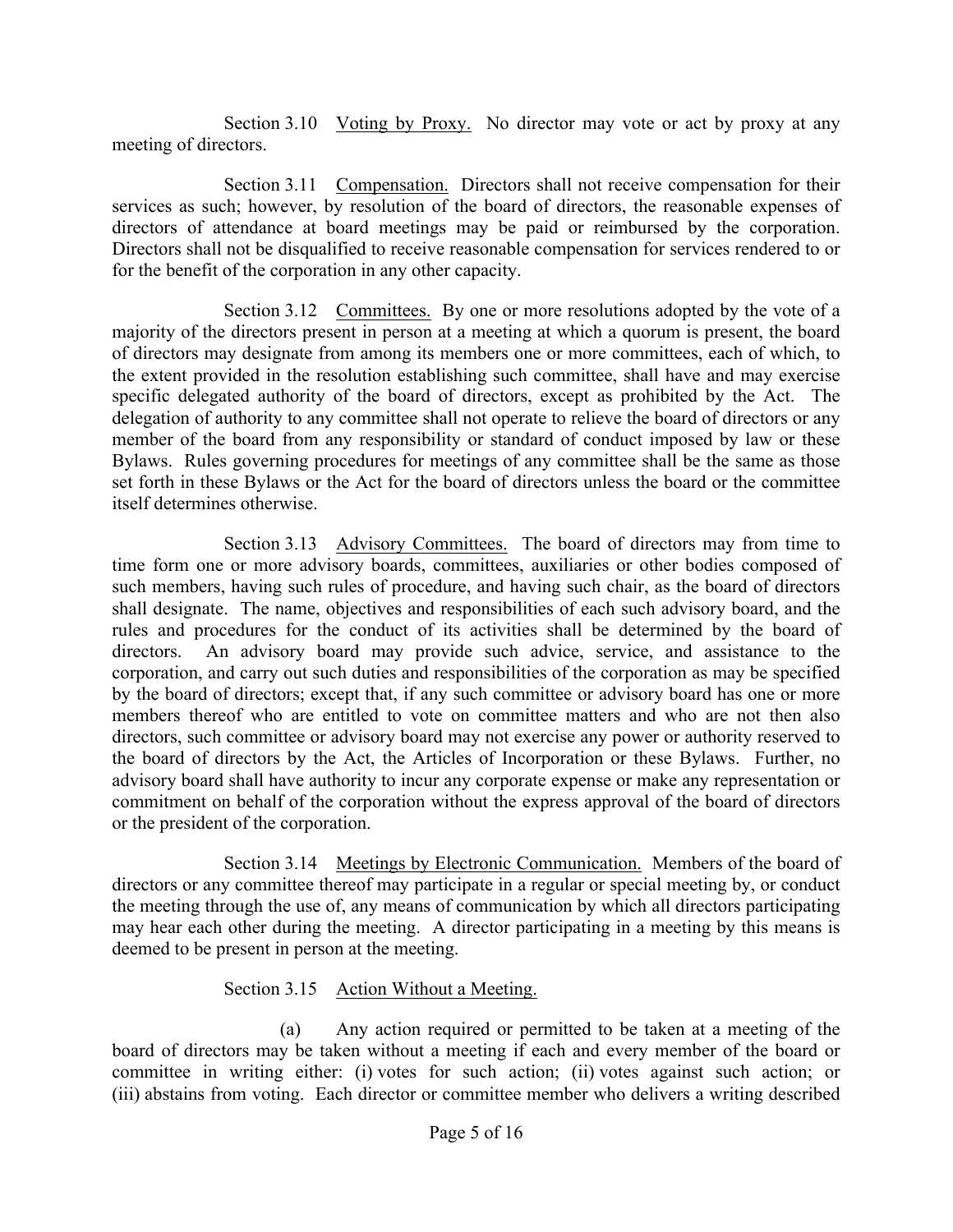in this Section  $3.15(a)$  to the Corporation shall be deemed to have waived the right to demand that action not be taken without a meeting.

(b) The action is taken under this Section 3.15 only if the affirmative vote for such action equals or exceeds the minimum number of votes that would be necessary to take such action at a meeting at which all of the directors then in office were present and voted.

(c) No action taken pursuant to this Section 3.15 shall be effective unless writings describing the action taken and otherwise satisfying the requirements of Section 3.14(a), signed by all directors and not revoked pursuant to Section 3.15(d), are received by the corporation. Any such writing may be received by the corporation by electronically transmitted facsimile or another form of wire or wireless communication providing the corporation with a complete copy of the document, including a copy of the signature on the document. Action taken pursuant to this Section 3.14 shall be effective when the last writing necessary to effect the action is received by the corporation unless the writings describing the action taken set forth a different effective date.

(d) Any director who has signed a writing pursuant to this Section 3.15 may revoke such writing by a writing signed and dated by the director describing the action and stating that the director's prior vote with respect thereto is revoked, if such writing is received by the corporation before the last writing necessary to effect the action is received by the corporation.

(e) Action taken pursuant to this Section 3.15 has the same effect as action taken at a meeting of directors and may be described as such in any document.

(f) All signed written instruments necessary for any action taken pursuant to this Section 3.15 shall be filed with the minutes of the meetings of the board of directors.

## ARTICLE IV.

### OFFICERS AND AGENTS

Section 4.1 Designation and Qualifications. The elected officers of the corporation shall be a president and secretary/treasurer. The board of directors may also appoint such other officers, including an executive director, a controller, a public relations officer, assistant secretaries and assistant treasurers, as it may consider necessary or useful. One person may hold more than one office at a time, except that no person shall hold simultaneously the offices of president and secretary/treasurer. No officer shall execute, acknowledge or verify any instrument in more than one capacity. Officers need not be directors of the corporation. All officers must be natural persons who are twenty-five years of age or older.

Section 4.2 Election and Term of Office. The board of directors, or an officer or committee to which such authority has been delegated by the board of directors, shall elect or appoint the officers at or in conjunction with each annual meeting of the board of directors. If the election and appointment of officers shall not be held at or in conjunction with such meeting, such election or appointment shall be held as soon as convenient thereafter. Each officer shall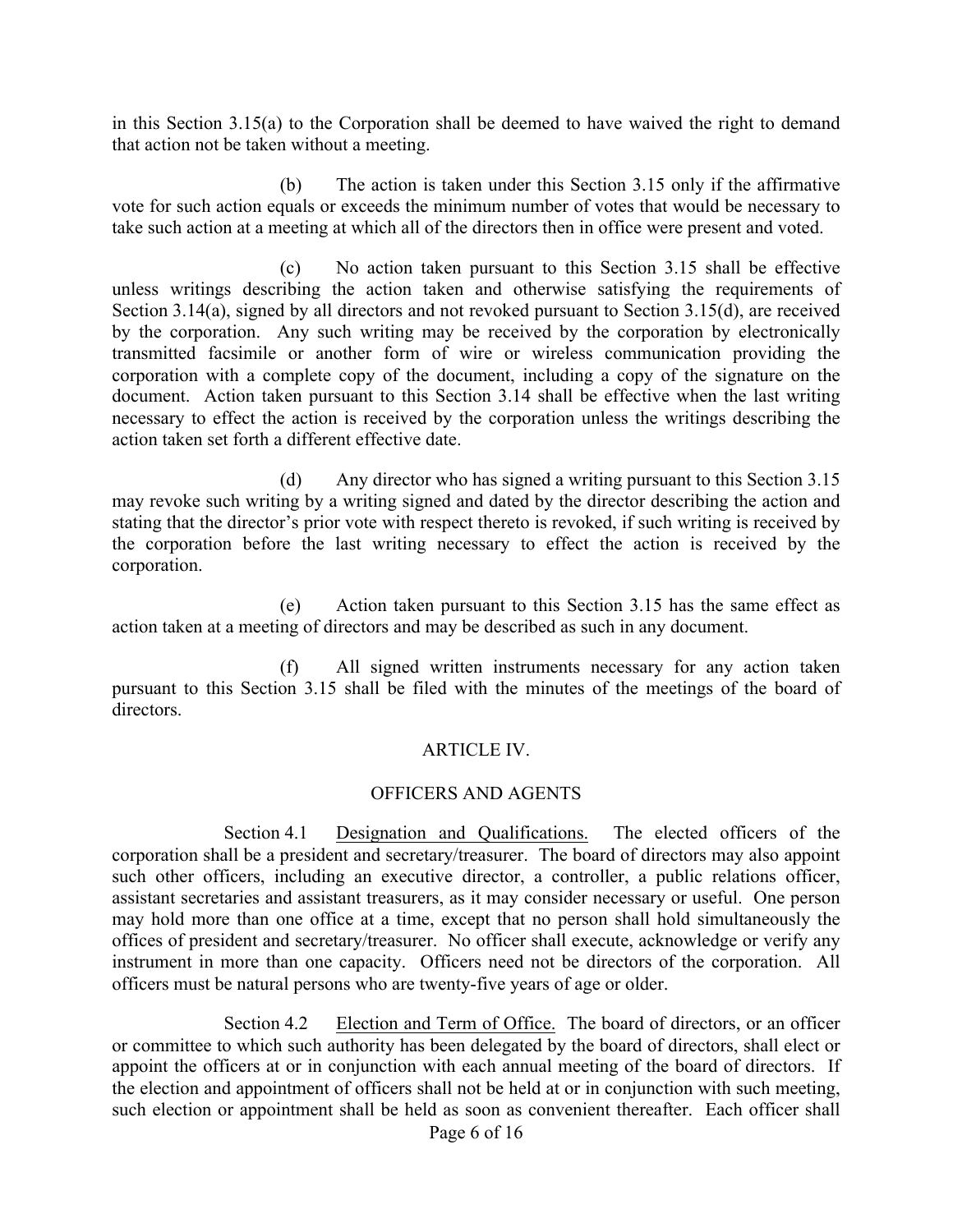hold office from the end of the meeting at or in conjunction with which such officer was elected or appointed until such officer's successor shall have been duly elected or appointed and shall have qualified, or until such officer's earlier death, resignation or removal.

Section 4.3 Compensation. The compensation, if any, of each officer shall be as determined from time to time by the board of directors, or by an officer or a committee to which such authority has been delegated by the board of directors. To the extent reasonably feasible, the person or persons determining compensation shall obtain data on the compensation of officers holding similar positions of authority within comparable organizations, shall set the compensation based on such data and an evaluation of the officer's performance and experience as related to the requirements of the position, and shall document the basis for the determination, including the comparison data used, the requirements of the position, and the evaluation of the officer's performance and experience. No officer shall be prevented from receiving a salary by reason of the fact that the officer is also a director of the corporation. However, no payment of compensation (or payment or reimbursement of expenses) shall be made in any manner so as to result in the imposition of any liability under either section 4941 or section 4958 of the Internal Revenue Code.

Section 4.4 Removal. Any officer or agent may be removed by the board of directors at any time, with or without cause, but removal shall not affect the contract rights, if any, of the person so removed. Election, appointment or designation of an officer or agent shall not itself create contract rights.

Section 4.5 Vacancies. Any officer may resign at any time unless otherwise provided, and subject to any rights or obligations under any existing contracts between the officer and the corporation, by giving written notice to the president or to the board of directors. An officer's resignation shall take effect upon receipt by the corporation unless the notice specifies a later effective date, and unless otherwise specified therein, the acceptance of such resignation shall not be necessary to make it effective. An officer shall be deemed to have resigned in the event of such officer's incapacity as determined by a court of competent jurisdiction. A vacancy in any office, however occurring, may be filled by the board of directors, for the unexpired portion of the term. If a resignation is made effective at a later date, the board of directors may permit the officer to remain in office until the effective date and may fill the pending vacancy before the effective date with the provision that the successor does not take office until the effective date, or the board of directors may remove the officer at any time before the effective date and may fill the resulting vacancy.

Section 4.6 Authority and Duties of Officers. The officers of the corporation shall have the authority and shall exercise the powers and perform the duties specified below and as may be additionally specified by the president, the board of directors or these Bylaws, except that in any event each officer shall exercise such powers and perform such duties as may be required by law.

(a) President. The president shall, subject to the direction and supervision of the board of directors: (i) be the chief executive officer of the corporation and have general and active control of its affairs and business and general supervision of its officers, agents and employees; (ii) preside at all meetings of the board of directors; (iii) see that all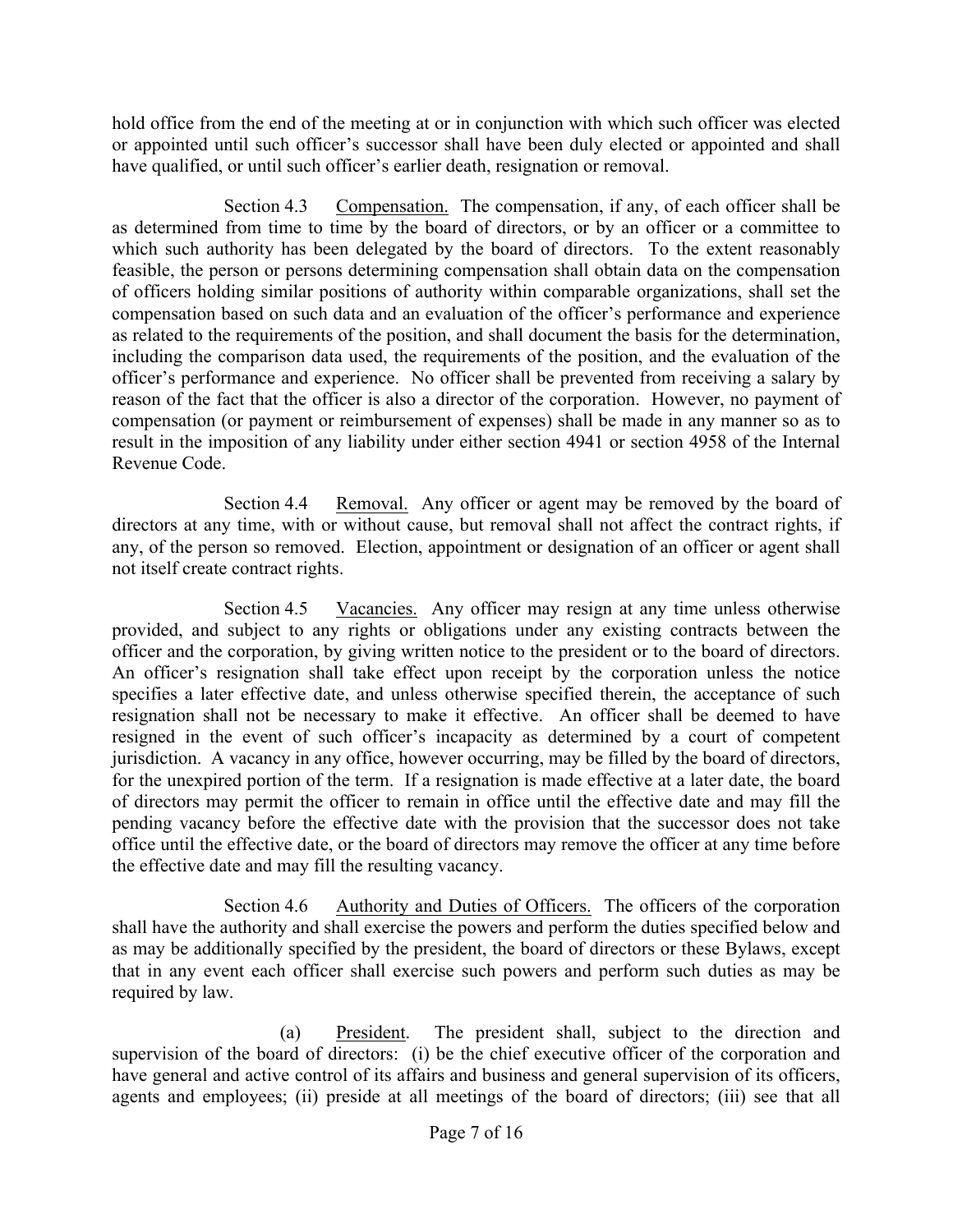resolutions of the board of directors are carried into effect; and (iv) perform all other duties incident to the office of president and as from time to time may be assigned to such office by the board of directors. The president shall be an ex-officio member of all standing committees and may be designated chairperson of those committees by the board of directors.

(b) Secretary/Treasurer. The secretary/treasurer shall (i) keep the minutes of the proceedings of the board of directors, the members (if any), and committees of the board or the members; (ii) see that all notices are duly given in accordance with the provisions of these Bylaws or as required by law; (iii) be custodian of the corporate records and of the seal of the corporation; and (iv) in general, perform all duties incident to the office of secretary and such other duties as from time to time may be assigned to such office by the president or by the board of directors. Additionally, the secretary/treasurer shall (i) be the chief financial officer of the corporation and have the care and custody of all its funds, securities, evidences of indebtedness and other personal property and deposit the same in accordance with the instructions of the board of directors; (ii) receive and give receipts and acquittances for moneys paid in on account of the corporation, and pay out of the funds on hand all bills, payrolls and other just debts of the corporation of whatever nature upon maturity; (iii) unless there is a controller, be the principal accounting officer of the corporation and as such prescribe and maintain the methods and systems of accounting to be followed, keep complete books and records of account, prepare and file all local, state and federal tax returns and related documents, prescribe and maintain an adequate system of internal audit, and prepare and furnish to the president and the board of directors statements of account showing the financial position of the corporation and the results of its operations; (iv) monitor compliance with all requirements imposed on the corporation as a tax-exempt organization described in section  $501(c)(3)$  of the Internal Revenue Code; (v) upon request of the board, make such reports to it as may be required at any time; and (vi) perform all other duties incident to the office of treasurer and such other duties as from time to time may be assigned to such office by the president or the board of directors. Assistant treasurers, if any, shall have the same powers and duties, subject to the supervision by the treasurer.

Section 4.7 Surety Bonds. The board of directors may require any officer or agent of the corporation to execute to the corporation a bond in such sums and with such sureties as shall be satisfactory to the board, conditioned upon the faithful performance of such person's duties and for the restoration to the corporation of all books, papers, vouchers, money and other property of whatever kind in such person's possession or under such person's control belonging to the corporation.

# ARTICLE V.

# FIDUCIARY MATTERS

## Section 5.1 Indemnification.

(a) Scope of Indemnification. The corporation shall indemnify each director, officer, employee and volunteer of the corporation to the fullest extent permissible under the laws of the State of Colorado, and may in its discretion purchase insurance insuring its obligations hereunder or otherwise protecting the persons intended to be protected by this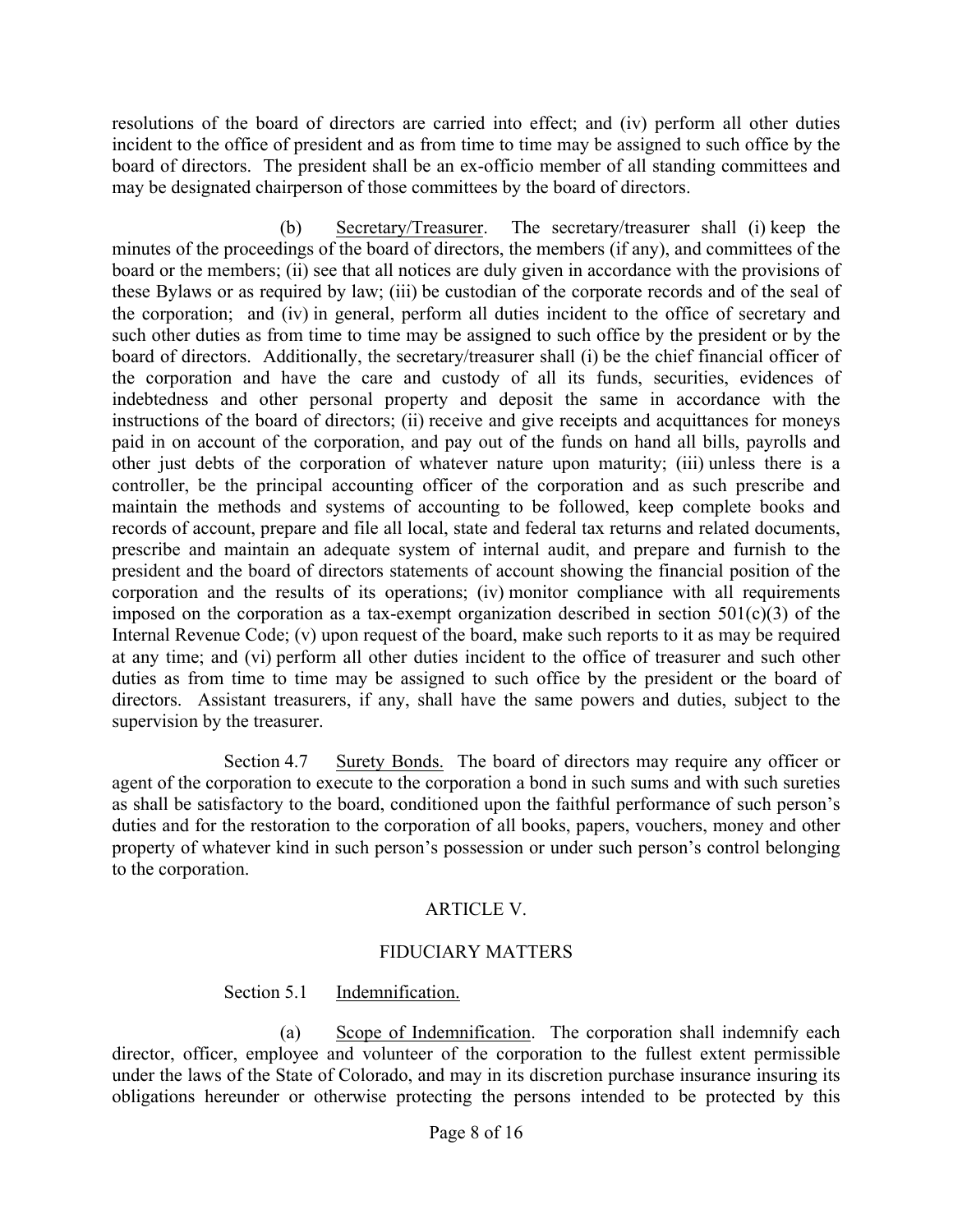Section 5.1. The corporation shall have the right, but shall not be obligated, to indemnify any agent of the corporation not otherwise covered by this Section 5.1 to the fullest extent permissible under the laws of the State of Colorado.

(b) Savings Clause; Limitation. If any provision of the Act or these Bylaws dealing with indemnification shall be invalidated by any court on any ground, then the corporation shall nevertheless indemnify each party otherwise entitled to indemnification hereunder to the fullest extent permitted by law or any applicable provision of the Act or these Bylaws that shall not have been invalidated. Notwithstanding any other provision of these Bylaws, the Corporation shall neither indemnify any person nor purchase any insurance in any manner or to any extent that would jeopardize or be inconsistent with the qualification of the corporation as an organization described in section 501(c)(3) of the Internal Revenue Code, or that would result in the imposition of any liability under either section 4941 or section 4958 of the Internal Revenue Code.

# Section 5.2 General Standards of Conduct for Directors and Officers.

(a) Discharge of Duties. Each director shall discharge the director's duties as a director, including the director's duties as a member of a committee of the board, and each officer with discretionary authority shall discharge the officer's duties under that authority (i) in good faith; (ii) with the care an ordinarily prudent person in a like position would exercise under similar circumstances; and (iii) in a manner the director or officer reasonably believes to be in the best interests of the corporation.

(b) Reliance on Information, Reports, Etc. In discharging duties, a director or officer is entitled to rely on information, opinions, reports or statements, including financial statements and other financial data, if prepared or presented by: (i) one or more officers or employees of the corporation whom the director or officer reasonably believes to be reliable and competent in the matters presented; (ii) legal counsel, a public accountant or another person as to matters the director or officer reasonably believes are within such person's professional or expert competence; or (iii) in the case of a director, a committee of the board of directors of which the director is not a member if the director reasonably believes the committee merits confidence. A director or officer is not acting in good faith if the director or officer has knowledge concerning the matter in question that makes reliance otherwise permitted by this Section 5.2(b) unwarranted.

(c) Liability to Corporation. A director or officer shall not be liable as such to the corporation for any action taken or omitted to be taken as a director or officer, as the case may be, if, in connection with such action or omission, the director or officer performed the duties of the position in compliance with this Section 5.2.

(d) Director Not Deemed to Be a "Trustee." A director, regardless of title, shall not be deemed to be a "trustee" within the meaning given that term by trust law with respect to the corporation or with respect to any property held or administered by the corporation including, without limitation, property that may be subject to restrictions imposed by the donor or transferor of such property.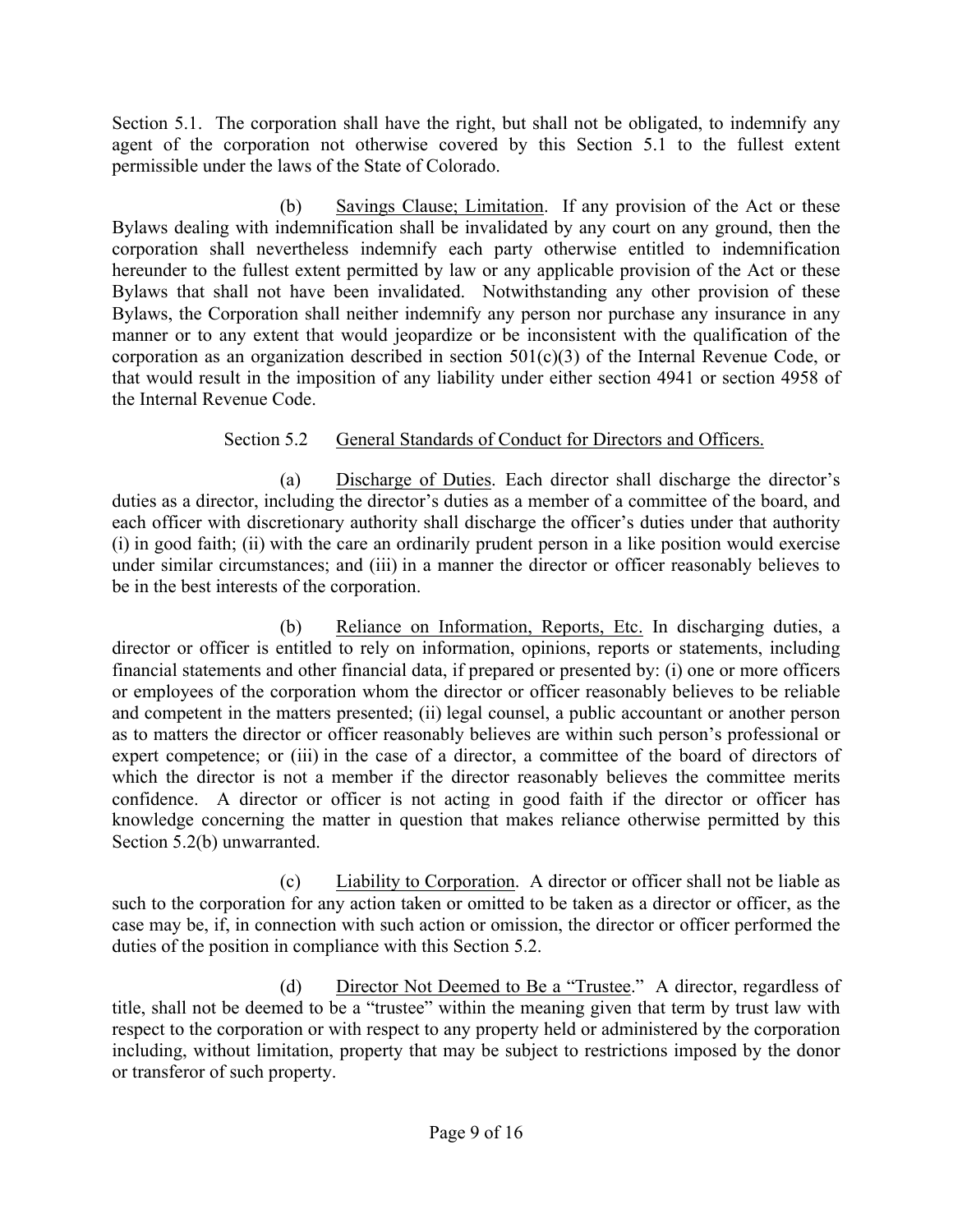## Section 5.3 Conflicts of Interest.

(a) Definition. A conflict of interest arises when any "responsible person" or any "party related to a responsible person" has an "interest adverse to the corporation." A "responsible person" is any individual in a position to exercise substantial influence over the affairs of the corporation, and specifically includes, without limitation, directors, and officers of the corporation. A "party related to a responsible person" includes his or her extended family (including spouse, ancestors, descendants and siblings, and their respective spouses and descendants), an estate or trust in which the responsible person or any member of his or her extended family has a beneficial interest or a fiduciary responsibility, or an entity in which the responsible person or any member of his or her extended family is a director, trustee or officer or has a financial interest. "An interest adverse to the corporation" includes any interest in any contract, transaction or other financial relationship with the corporation, and any interest in an entity whose best interests may be impaired by the best interests of the corporation including, without limitation, an entity providing any goods or services to or receiving any goods or services from the corporation, an entity in which the corporation has any business or financial interest, and an entity providing goods or services or performing activities similar to the goods or services or activities of the corporation.

(b) Disclosure. If a responsible person is aware that the corporation is about to enter into any transaction or make any decision involving a conflict of interest, (a "conflicting interest transaction"), such person shall: (i) immediately inform those charged with approving the conflicting interest transaction on behalf of the corporation of the interest or position of such person or any party related to such person; (ii) aid the persons charged with making the decision by disclosing any material facts within the responsible person's knowledge that bear on the advisability of the corporation entering into the conflicting interest transaction; and (iii) not be entitled to vote on the decision to enter into such transaction.

(c) Approval of Conflicting Interest Transactions. The corporation may enter into a conflicting interest transaction provided either:

(i) The material facts as to the responsible person's relationship or interest and as to the conflicting interest transaction are disclosed or are known to the board of directors or to a committee of the board of directors that authorizes, approves or ratifies the conflicting interest transaction, and the board or committee in good faith authorizes, approves or ratifies the conflicting interest transaction by the affirmative vote of a majority of the disinterested directors on the board or committee, even though the disinterested directors are less than a quorum; or

(ii) The conflicting interest transaction is fair as to the

corporation.

# Section 5.4 Liability of Directors for Unlawful Distributions.

(a) Liability to Corporation. A director who votes for or assents to a distribution made in violation of the Act or the Articles of Incorporation of the corporation shall be personally liable to the corporation for the amount of the distribution that exceeds what could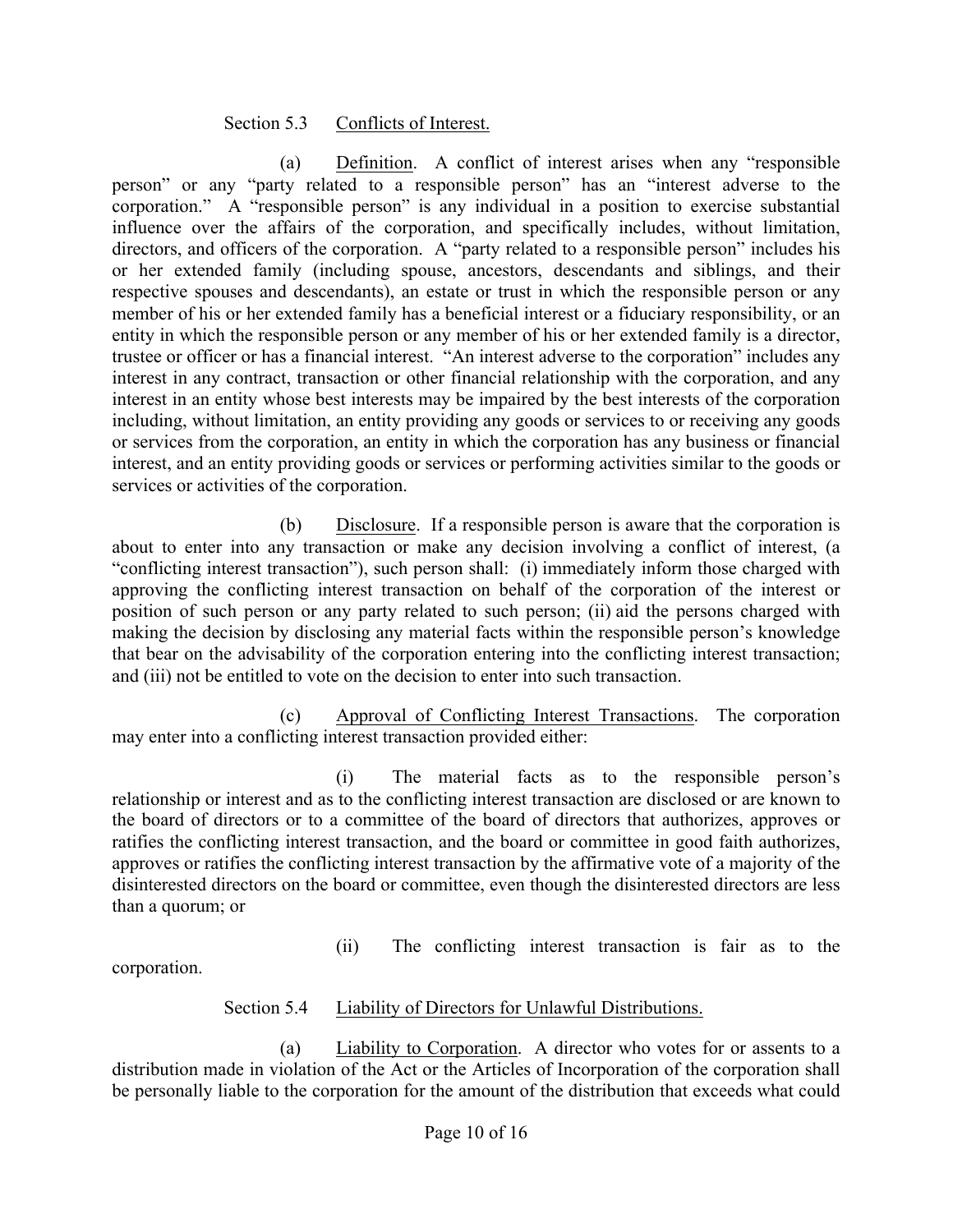have been distributed without violating the Act or the Articles of Incorporation if it is established that the director did not perform the director's duties in compliance with the general standards of conduct for directors set forth in Section 5.2.

(b) Contribution. A director who is liable under Section 5.4(a) for an unlawful distribution is entitled to contribution: (i) from every other director who could be liable under Section 5.4(a) for the unlawful distribution; and (ii) from each person who accepted the distribution knowing the distribution was made in violation of the Act or the Articles of Incorporation, to the extent the distribution to that person exceeds what could have been distributed to that person without violating the Act or the Articles of Incorporation.

Section 5.5 Loans to Directors and Officers Prohibited. No loans shall be made by the corporation to any of its directors or officers. Any director or officer who assents to or participates in the making of any such loan shall be liable to the corporation for the amount of such loan until the repayment thereof.

Section 5.6 Compliance with Code of Ethics. In addition to the foregoing, all officers and directors shall comply with the applicable provisions of the Code of Ethics set forth in C.R.S. § 24-18-101, *et seq*. and with any Code of Ethics adopted by this Board.

# ARTICLE VI.

## RECORDS OF THE CORPORATION

Section 6.1 Minutes, Etc. The corporation shall keep as permanent records minutes of all meetings of the board of directors and members (if any), a record of all actions taken by the board of directors or members without a meeting, a record of all actions taken by a committee of the board of directors in place of the board of directors on behalf of the corporation, and a record of all waivers of notices of meetings of the board of directors or any committee of the board of directors or members (if any).

Section 6.2 Accounting Records. The corporation shall maintain appropriate accounting records.

Section 6.3 Records In Written Form. The corporation shall maintain its records in written form or in another form capable of conversion into written form within a reasonable time.

Section 6.4 Records Maintained at Principal Office. The corporation shall keep a copy of each of the following records at its principal office:

- (a) The Articles of Incorporation;
- (b) These Bylaws;

(c) Resolutions adopted by the board of directors relating to the characteristics, qualifications, rights, limitations and obligations of the members or any class of members;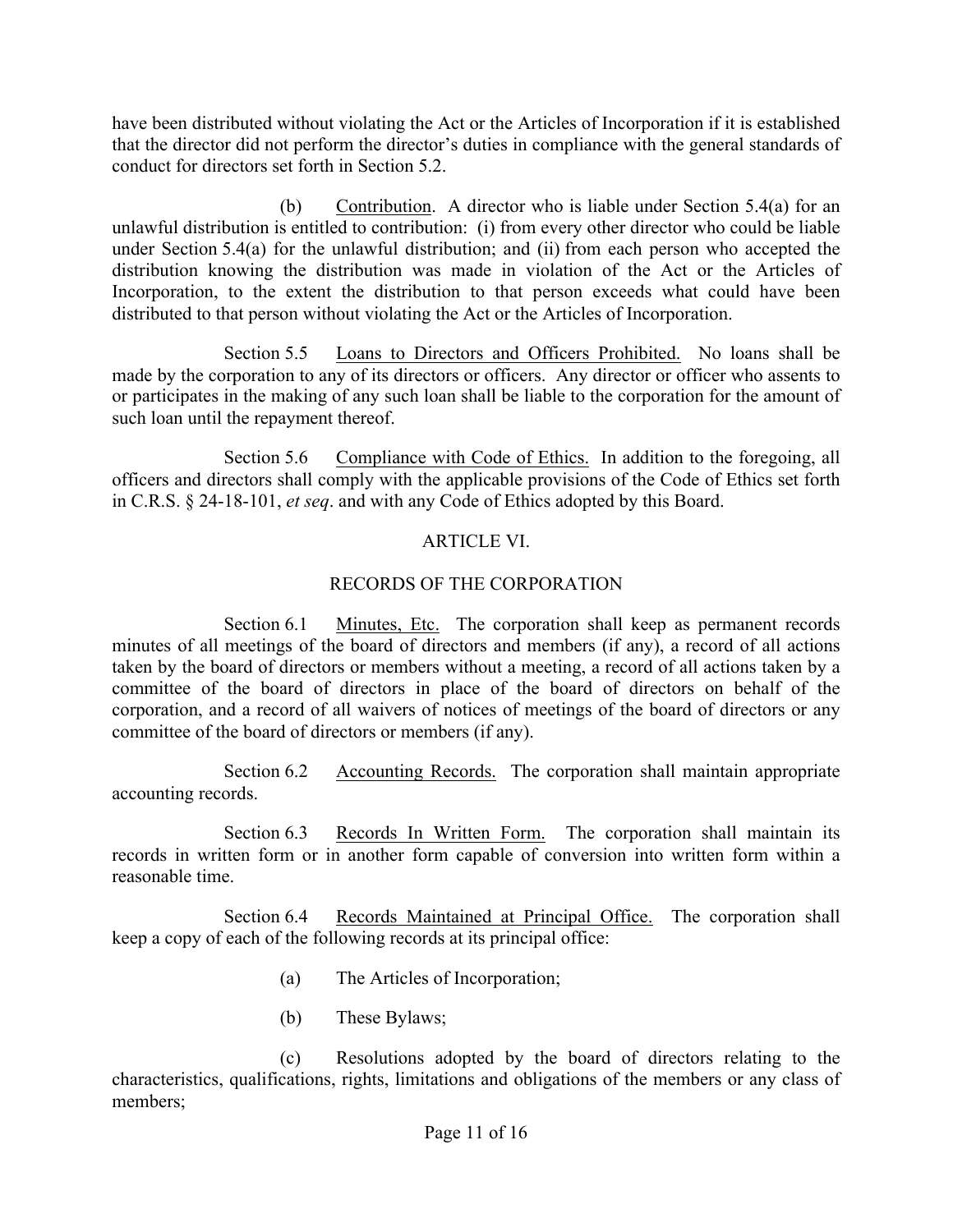(d) The minutes of all meetings of the members, and records of all action taken by the members without a meeting, for the past three years;

(e) All written communications within the past three years to the members generally as the members;

(f) A list of the names and business or home addresses of the current directors and officers;

(g) A copy of the most recent corporate report delivered to the Colorado secretary of state;

(h) All financial statements prepared for periods ending during the last three years that a member of the corporation could have requested under section 6.6(c);

(i) The corporation's application for recognition of exemption and the tax-exemption determination letter issued by the Internal Revenue Service; and

(j) All other documents or records required to be maintained by the corporation at its principal office under applicable law or regulation.

## ARTICLE VII.

## CONTRACTS, LOANS, CHECKS, AND DEPOSITS; SPECIAL CORPORATE ACTS

Section 7.1 Contracts. The Board of Directors may authorize any officer or officers, agent or agents, to enter into any contract, to execute and deliver any instrument, or to acknowledge any instrument required by law to be acknowledged in the name of and on behalf of the corporation. Such authority may be general or confined to specific instances, but the appointment of any person other than an officer to acknowledge an instrument required by law to be acknowledged should be made by instrument in writing. When the Board of Directors authorizes the execution of a contract or any other instrument in the name of and on behalf of the corporation, without specifying the executing officers, the President or Vice President, and the Secretary or Treasurer may execute the same and may affix the corporate seal thereto.

Section 7.2 Loans. No loans shall be contracted on behalf of the Corporation, and no evidence of indebtedness shall be issued in its name unless authorized by a resolution of the Board of Directors. Such authority may be general or confined to specific instances. No loan or advance to, or overdraft of funds by an officer or member of the Board of Directors otherwise than in the ordinary and usual course of the business of the corporation, and on the ordinary and usual course of the business or security, shall be made or permitted.

Section 7.2 Checks, Drafts, etc. All checks, drafts or other orders for the payment of money, notes or other evidences of indebtedness issued in the name of the corporation, shall be signed by such officer or officers, agent or agents, of the corporation and in such manner as shall from time to time be determined by resolution of the Board of Directors.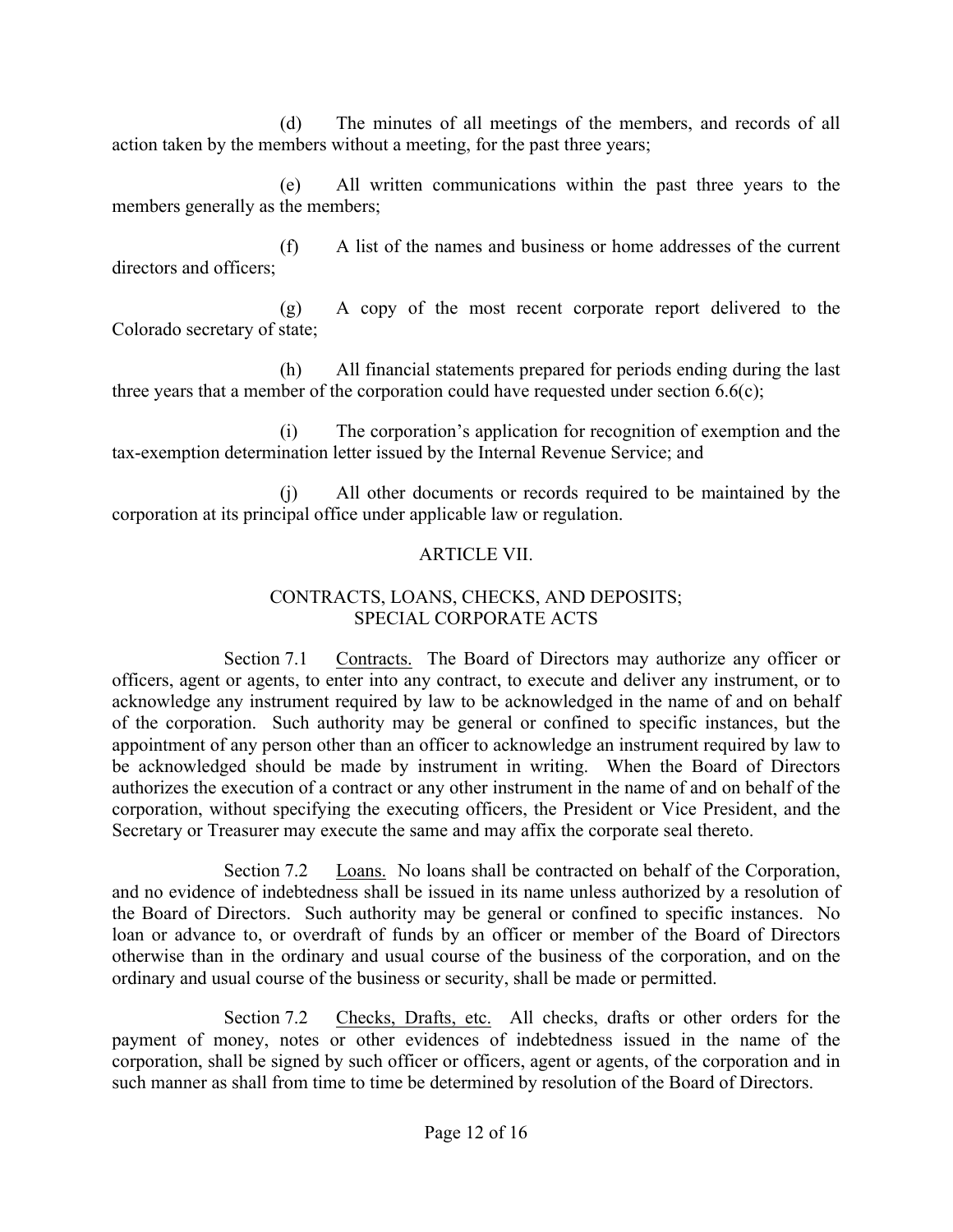Section 7.3 Deposits. All funds of the corporation not otherwise employed shall be deposited from time to time to the credit of the corporation in such banks, trust companies or other depositories as the Board of Directors may select.

Section 7.4 Voting of Securities Owned by this Corporation. Subject always to the specific directions of the Board of Directors, any shares or other securities issued by any other corporation and owned or controlled by this corporation may be voted at any meeting of security holders of such other corporation by the President of this corporation or by proxy appointed by the President, or in the absence of the President and the President's proxy, by the Secretary/Treasurer of this corporation or by proxy appointed by the Secretary/Treasurer. Such proxy or consent in respect to any shares or other securities issued by any other corporation and owned by this corporation shall be executed in the name of this corporation by the President, or the Secretary/Treasurer of this corporation without necessity of any authorization by the Board of Directors, affixation of corporate seal or countersignature or attestation by another officer. Any person or persons designated in the manner above stated as the proxy or proxies of this corporation shall have full right, power and authority to vote the shares or other securities issued by such other corporation and owned by this corporation the same as such shares or other securities might be voted by this Corporation.

## ARTICLE VIII.

# OTHER INDEBTEDNESS, ASSETS, INSOLVENCY & DISSOLUTION

Section 8.1 Indebtedness. Except to the extent set forth in Agreements, the Corporation shall not incur, assume nor guaranty any indebtedness.

Section 8.2 No Tranfer. The Corporation shall not transfer to any person or entity any assets of the Corporation except pursuant to Agreements.

Section 8.3 Bankruptcy. The Corporation shall not, without the affirmative vote of two-thirds of the Board of Directors of the Corporation take any Bankruptcy Action. Bankruptcy Actions include any action to (a) institute any proceedings to adjudicate the Corporation bankrupt or insolvent, (b) consent to the institution of bankruptcy or insolvency proceedings against the Corporation, (c) file a petition seeking or consenting to reorganization or relief under any applicable federal or state law related to bankruptcy with respect to the Corporation, (d) consent to the appointment of a receiver, liquidator, assignee, trustee, sequestrator (or other similar official) of the Corporation or a substantial part of its property, (e) make any assignment for the benefit of the Corporation's creditors, (f) cause the Corporation to admit in writing its inability to pay its debts generally as they become due, nor (g) take any action, or cause the Corporation to take any action, in furtherance of the foregoing. No Director or officer of the Corporation shall (to the extent permitted by law) be liable to the Corporation on account of such Director's or officer's good faith reliance on the provisions of this Section 8.3 and the Corporation shall not have any claim for breach of fiduciary duty or otherwise against any Director or officer for failing to take any Bankruptcy Action.

Section 8.4 Dissolution. No individual, whether a Director, officer, employee, or agent of the Corporation, or otherwise, shall have any right, title or interest in the assets of the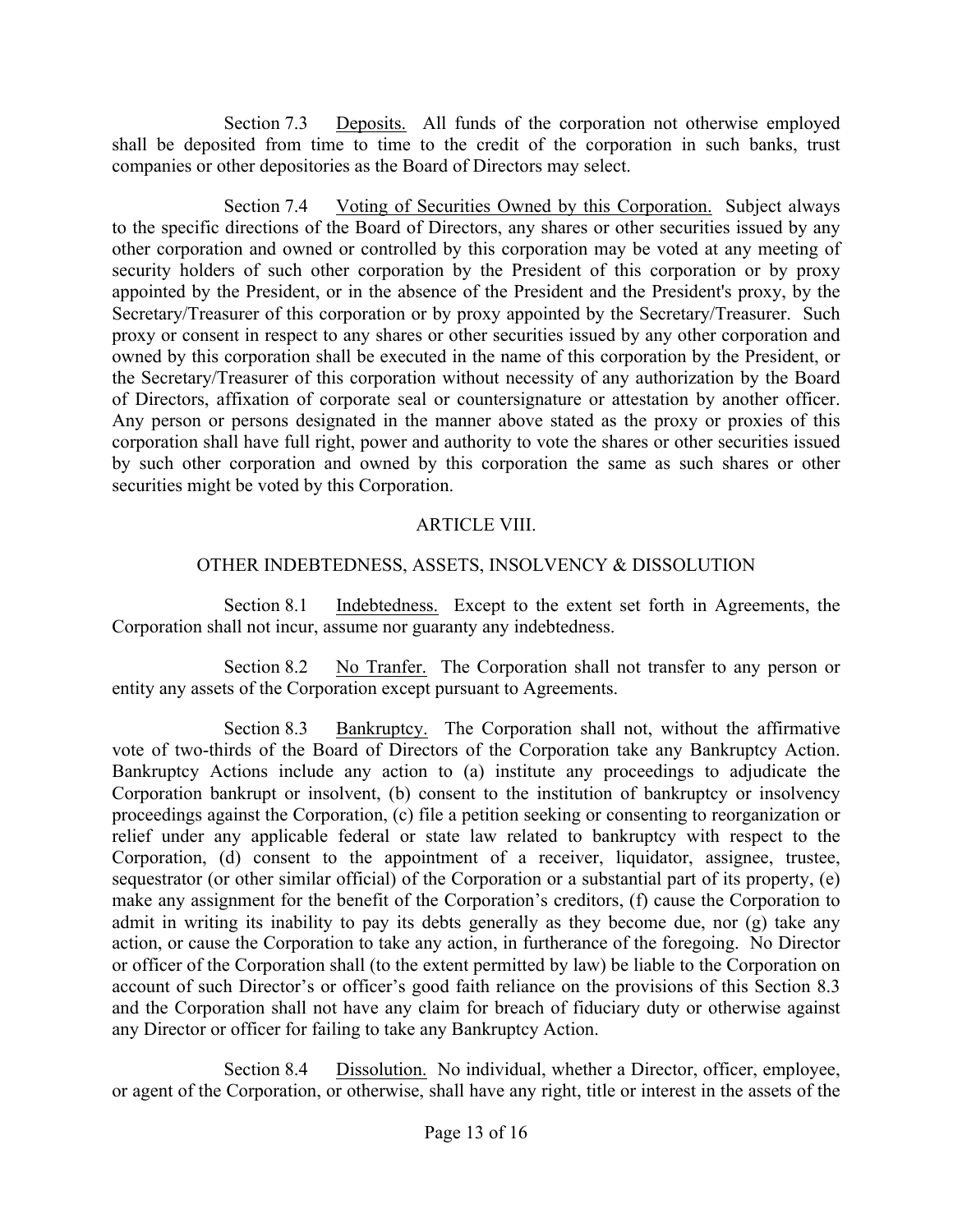Corporation. The Corporation may dissolve and wind up its affairs in the manner now or hereafter permitted or provided by the Act. Upon the dissolution of the Corporation, the Board of Directors shall, after paying or making provision for the payment of all the liabilities of the Corporation, transfer all of the assets of the Corporation to ACA or, if ACA has been terminated, to the use of only another entity organized and operated exclusively for charitable or educational purposes and qualified for tax exemption from Federal income tax under Section 501(c)3 of the Internal Revenue Code. Any such assets not so disposed of shall be disposed of by a court of competent jurisdiction in Colorado, exclusively for such purposes, or to such organization or organizations, consistent with the Internal Revenue Code, as said court shall determine. Any person disposing of assets belonging to the Corporation shall give first preference to applying such assets to the benefit of an organization or organizations that provide or promote public education.

# ARTICLE IX.

## **MISCELLANEOUS**

Section 9.1 Fiscal Year. The fiscal year of the corporation shall commence on July 1 and end on June 30 of each year.

Section 9.2 Conveyances and Encumbrances. Property of the corporation may be assigned, conveyed or encumbered by such officers of the corporation as may be authorized to do so by the board of directors, and such authorized persons shall have power to execute and deliver any and all instruments of assignment, conveyance and encumbrance; however, the sale, exchange, lease or other disposition of all or substantially all of the property and assets of the corporation shall be authorized only in the manner prescribed by applicable statute.

Section 9.3 Designated Contributions. The Corporation may accept any contribution, gift, grant, bequest or devise that is designated, restricted or conditioned by the donor, provided that the designation, restriction or condition is consistent with the corporation's general tax-exempt purposes. Donor-designated contributions will be accepted for special funds, purposes or uses, and such designations generally will be honored. However, the corporation shall reserve all right, title and interest in and to and control over such contributions, and shall have authority to determine the ultimate expenditure or distribution thereof in connection with any such special fund, purpose or use. Further, the corporation shall acquire and retain sufficient control over all donated funds (including designated contributions) to assure that such funds will be used exclusively to carry out the corporation's tax-exempt purposes.

Section 9.4 References to Internal Revenue Code. All references in these Bylaws to provisions of the Internal Revenue Code are to the provisions of the Internal Revenue Code of 1986, as amended, and to the corresponding provisions of any subsequent federal tax laws.

Section 9.5 Principles of Construction. Words in any gender shall be deemed to include the other gender; the singular shall be deemed to include the plural and vice versa; the words "pay" and "distribute" shall also mean assign, convey and deliver; and the table of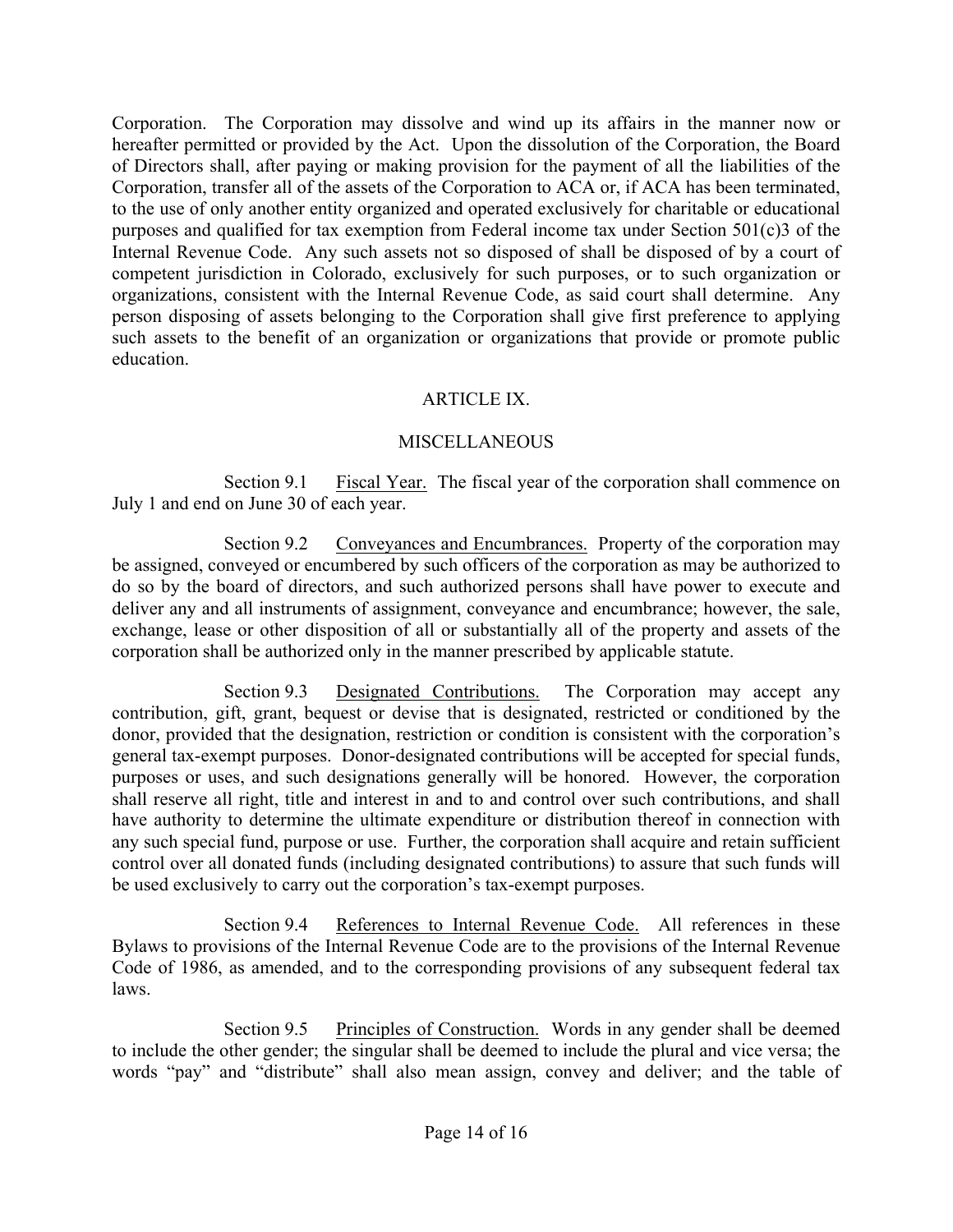contents, headings and underlined paragraph titles are for guidance only and shall have no significance in the interpretation of these Bylaws.

Section 9.6 Severability. The invalidity of any provision of these Bylaws shall not affect the other provisions hereof, and in such event, these Bylaws shall be construed in all respects as if such invalid provision were omitted.

Section 9.7 Amendments. These Bylaws may be altered, amended or repealed and new Bylaws may be adopted by the affirmative vote of a majority of the ACA board of directors then in office at any regular or special meeting of the ACA board of directors, if a notice setting forth the terms of the proposal has been given in accordance with the notice requirements for special meetings. After March 31, 2018, these Bylaws may not be amended by the board of directors of the Addenbrooke Classical Foundation.

(END)